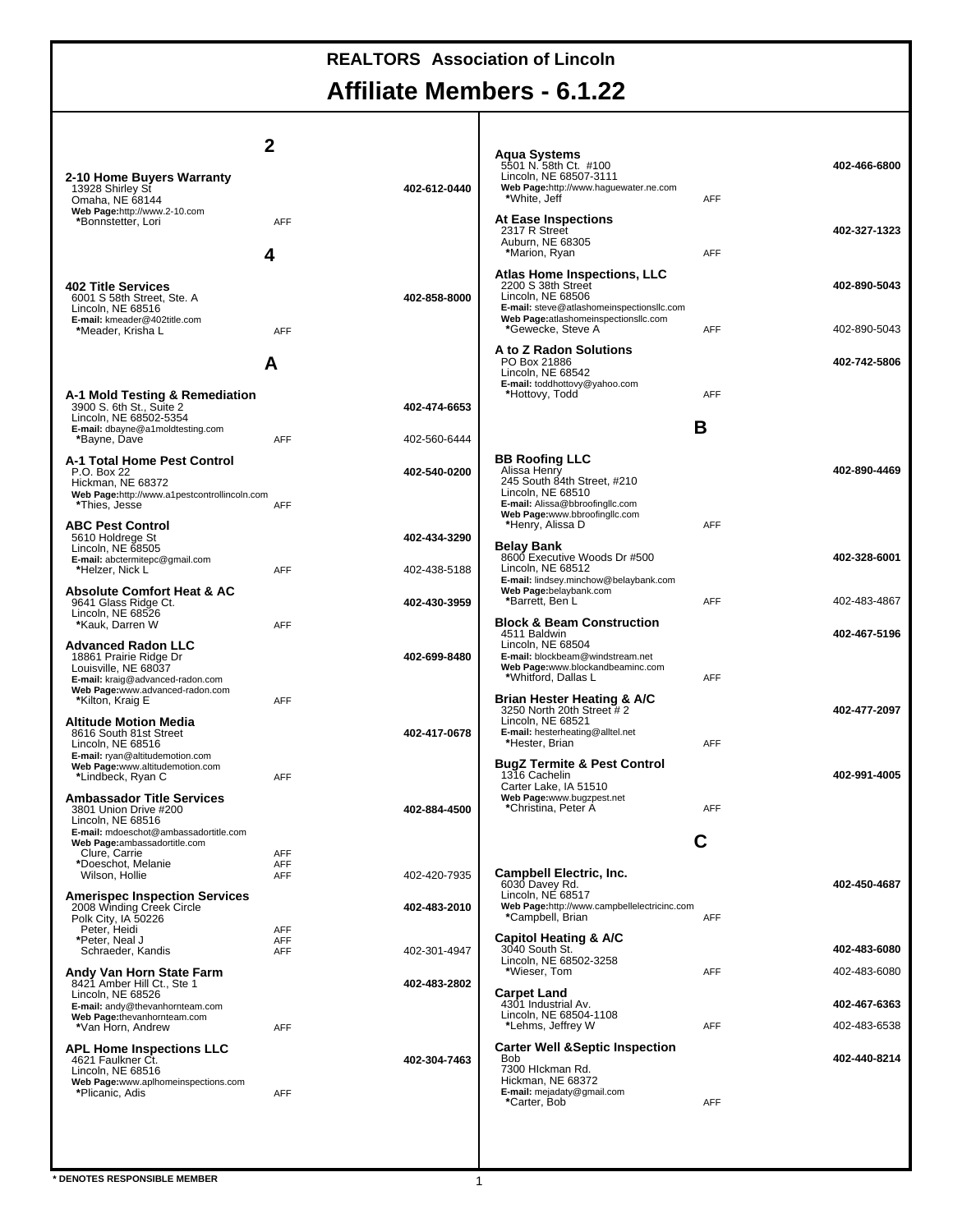# **Affiliate Members - 6.1.22**

| <b>Charter West Bank</b><br>2901 S. 84th St., Suite 10                                 |                          | 402-484-0363                 |                                                                 | D                                      |              |
|----------------------------------------------------------------------------------------|--------------------------|------------------------------|-----------------------------------------------------------------|----------------------------------------|--------------|
| Lincoln, NE 68506<br>Web Page:http://www.MortgageLinc.com                              |                          |                              | <b>Digital Perfection</b><br>8200 W. Whittstruck Road           |                                        | 402-484-8774 |
| Barnhill, Shari<br>Bredthauer, Susan                                                   | AFF<br><b>AFF</b>        | 402-476-9815                 | Crete, NE 68333<br>E-mail: dennisbarratt76@gmail.com            |                                        |              |
| Chancellor, Robert A<br>*Dritley, Amy L                                                | AFF<br><b>AFF</b>        | 402-486-1560<br>402-650-8631 | Web Page:http://www.360house.com<br>*Barratt, Dennis G          | <b>AFF</b>                             |              |
| Melichar, Deborah A<br>Talbot, Nicole A                                                | <b>AFF</b><br><b>AFF</b> |                              | Dry Hero                                                        |                                        |              |
| Vanek, Jessica<br><b>Charter Title &amp; Escrow</b>                                    | <b>AFF</b>               |                              | 11410 Van Dorn St.<br>Walton, NE 68461                          |                                        | 402-438-2379 |
| 6333 Apples Way, Suite 115<br>Lincoln. NE 68516                                        |                          | 402-435-1244                 | *Paprocki, Ritch                                                | <b>AFF</b>                             |              |
| Buresh, Laura S<br>Cunningham, Kelli A                                                 | <b>AFF</b><br><b>AFF</b> |                              |                                                                 | Е                                      |              |
| Millard, Leanna<br>*Northey, Kim                                                       | <b>AFF</b><br><b>AFF</b> | 402-421-2029                 | Exchange Bank                                                   |                                        |              |
| Sintek, Justine                                                                        | AFF                      |                              | Bob Panzer<br>7655 Pioneers Blvd                                |                                        | 402-328-8527 |
| City Bank & Trust<br>7101 S 82nd Street, Ste A                                         |                          | 402-420-3521                 | Lincoln, NE 68506<br>E-mail: rapanzer@eb-us.com                 |                                        |              |
| Lincoln, NE 68516<br>Web Page:www.citybankandtrust.com                                 |                          |                              | Web Page:www.eb-us.com<br>Florer, Doug C                        | <b>AFF</b>                             | 402-798-0398 |
| *Lang, Shawn<br>Soflin, Lori                                                           | <b>AFF</b><br><b>AFF</b> | 402-486-1444                 | Johnson, Wade<br>Lauritsen, Mike                                | <b>AFF</b><br><b>AFF</b>               |              |
| <b>CMG Financial</b><br>5800 Hidcote Dr Suite 106                                      |                          | 402-234-8234                 | *Panzer, Robert A                                               | <b>AFF</b>                             |              |
| Lincoln, NE 68516<br>Web Page:www.cmgfi.com                                            |                          |                              |                                                                 | F                                      |              |
| *Jacquot, Noelle<br>Minchow, Lyndsey D                                                 | <b>AFF</b><br><b>AFF</b> |                              | Fairway Independent Mortgage                                    |                                        |              |
| Van Horn, Michelle                                                                     | AFF                      | 402-416-8068                 | 2901 S 84th Street, Suite 10<br>Lincoln, NE 68506               |                                        | 402-858-4003 |
| COMMAND<br>1620 Kennedy Drive<br>Lincoln, NE 68521                                     |                          | 402-202-4899                 | *Boucher, Kristin<br>Downing, Ricky R                           | <b>AFF</b><br><b>AFF</b>               |              |
| *Smith, Kiley J                                                                        | <b>AFF</b>               |                              | Ellwanger, Gina R<br>Wolzen, Monica J                           | <b>AFF</b><br><b>AFF</b>               |              |
| Compass Inspections & Testing<br>3925 S. 8th Street, Ste. 2                            |                          | 402-423-0528                 | <b>Farm Credit Services</b><br>855 Fallbrook Blvd               |                                        | 402-473-4300 |
| Lincoln, NE 68502<br>Web Page:www.atozcompass.com                                      |                          |                              | Lincoln, NE 68521-0298<br>Sabatka, Sarah                        | <b>AFF</b>                             | 402-429-2231 |
| *Pelster, Christopher<br><b>Complete Inspec Services LLC</b>                           | AFF                      |                              | <b>Five and Two Inspections LLC</b>                             |                                        |              |
| PO Box 22908<br>Lincoln, NE 68542                                                      |                          | 402-821-2030                 | 513 Coneflower Drive<br>Grand Island, NE 68803                  | <b>AFF</b>                             | 402-631-7337 |
| E-mail: justin@completeinspectionNE.com<br>*Fulbright, Justin                          | <b>AFF</b>               |                              | *Journey, Andrew<br><b>Frontier Bank</b>                        |                                        |              |
| <b>Complete Pest Elimination</b>                                                       |                          |                              | 8380 Glynoaks Dr.<br>Lincoln, NE 68516                          |                                        | 402-434-2519 |
| 805 Sunflower Dr.<br>Hickman, NE 68372                                                 |                          | 402-440-8280                 | E-mail: smelichar@frontbank.com<br>*Govette, Phil               | <b>AFF</b>                             | 402-479-0591 |
| *Guthard, Darren<br><b>Consumer Title and Escrow</b>                                   | <b>AFF</b>               |                              | <b>Front Line Inspections LLC</b>                               |                                        |              |
| 301 South 70th St Ste 130-A<br>Lincoln, NE 68510                                       |                          | 402-413-7308                 | 8821 Garland St<br>Lincoln, NE 68505<br>*Kramer, Jeffrey P      | <b>AFF</b>                             | 402-405-4763 |
| E-mail: kendra@consumertitlelincoln.com<br>*Kircher, Val                               | <b>AFF</b>               | 402-580-4463                 |                                                                 |                                        |              |
| Cornhusker Bank - R.E. Lending                                                         |                          |                              |                                                                 | G                                      |              |
| 6100 Apples Way<br>Lincoln, NE 68516                                                   |                          | 402-434-2220                 | Gershman Mortgage                                               |                                        |              |
| Web Page:http://www.CornhuskerBank.com<br>*Mitchell, Luke                              | <b>AFF</b>               |                              | 8250 Old Cheney Rd, Ste B<br>Lincoln. NE 68516<br>Artz. Holli M |                                        | 402-512-1408 |
| <b>Cornhusker Bank</b><br>8310 O Street                                                |                          | 402-323-8271                 | Davison, Justin<br>*Hinton, Tracy L                             | <b>AFF</b><br><b>AFF</b><br><b>AFF</b> |              |
| Lincoln, NE 68510<br>E-mail: nate.keller@cornhuskerbank.com                            |                          |                              | Mueller, Nancy                                                  | <b>AFF</b>                             |              |
| *Keller, Nate                                                                          | AFF                      |                              | <b>Grafton &amp; Associates</b><br>5935 S. 56th St., Suite A    |                                        | 402-486-3600 |
| <b>Custom Blinds for Less, Inc.</b><br>6101 So. 56th Street Ste 6<br>Lincoln. NE 68516 |                          | 402-730-2000                 | Lincoln, NE 68516-3301<br>*Meduna, Joseph                       | AFF                                    |              |
| Web Page:http://www.CustomBlindsforLess.com<br>*Tafoya, Sherri L                       | <b>AFF</b>               |                              |                                                                 |                                        |              |
|                                                                                        |                          |                              |                                                                 | Н                                      |              |
|                                                                                        |                          |                              | Harley's Heating & A/C, Inc.<br>P. O. Box 29323                 |                                        | 402-466-3408 |
|                                                                                        |                          |                              | 4224 Progressive Av.<br>Lincoln, NE 68504-1323                  |                                        |              |
|                                                                                        |                          |                              | *Shortridge, Rick                                               | <b>AFF</b>                             | 402-466-6536 |
|                                                                                        |                          |                              |                                                                 |                                        |              |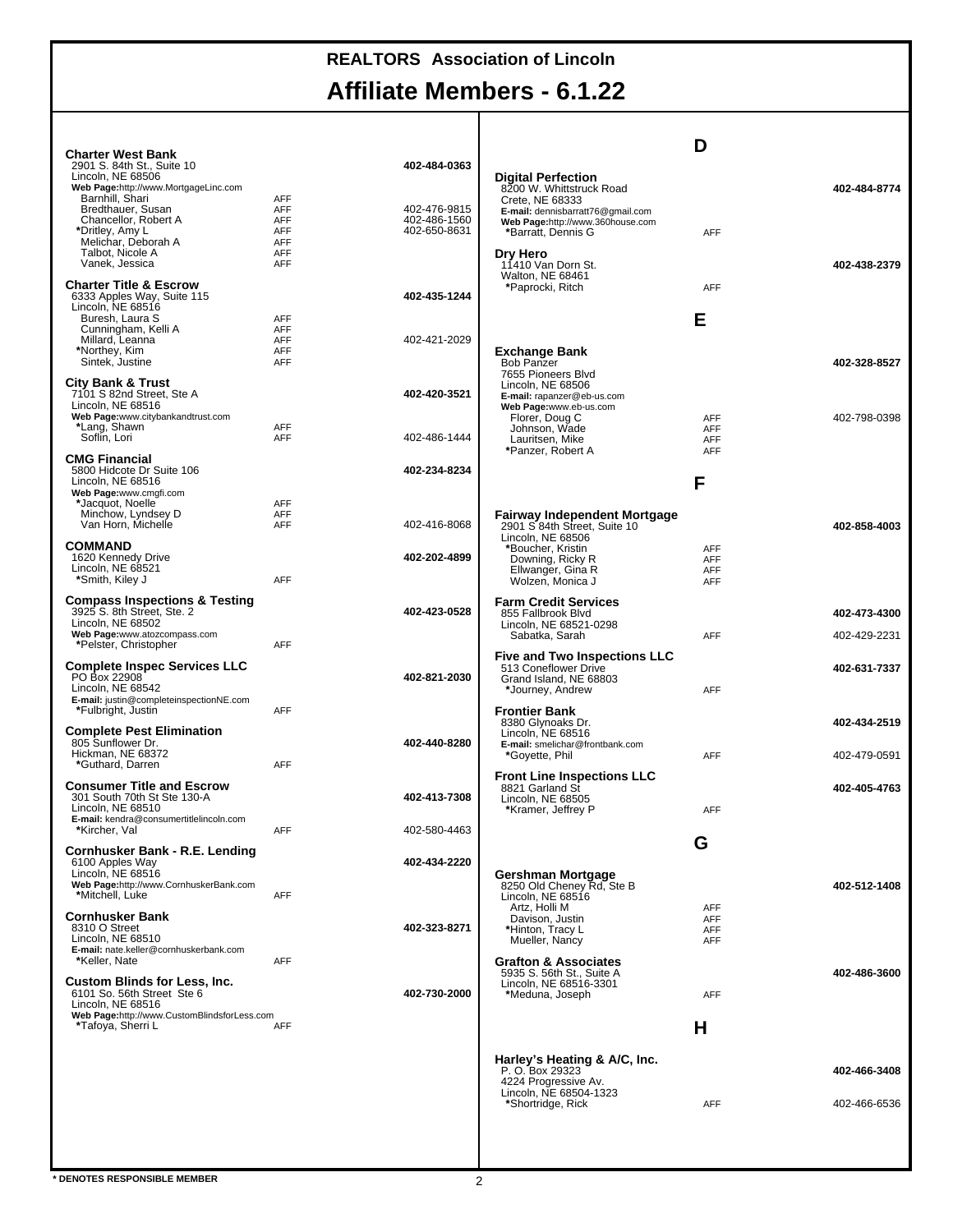# **Affiliate Members - 6.1.22**

| <b>Home Services Reno &amp; Rep</b>                                                |            |              |                                                                            |                          |              |
|------------------------------------------------------------------------------------|------------|--------------|----------------------------------------------------------------------------|--------------------------|--------------|
| 5549 S. 74th<br>Lincoln, NE 68516                                                  |            | 402-430-5549 | <b>Liberty First Credit Union</b>                                          |                          |              |
| *Fowler, John T                                                                    | AFF        | 402-484-8487 | PO Box 5248<br>Lincoln, NE 68504-3507                                      |                          | 402-465-1122 |
| <b>Home Federal Bank</b><br>5220 S 48th St, Suite 4                                |            | 531-207-0295 | Web Page:http://www.LibertyFirstCU.com<br>Davis, Amy M                     | <b>AFF</b>               |              |
| Lincoln, NE 68510<br>Web Page:www.homefederalne.bank                               |            |              | *Graham, Michael M                                                         | <b>AFF</b>               |              |
| *Pool, Dave                                                                        | AFF        |              | Peterson, Pete                                                             | <b>AFF</b>               |              |
| <b>HomeServices Title</b>                                                          |            |              | Lincoln Federal Savings Bank<br>PO Box 80038                               |                          | 402-474-1400 |
| 7811 Pioneers Blvd, Suite 200<br>Lincoln, NE 68506                                 |            | 402-434-3737 | 8400 Maddox Drive<br>Lincoln. NE 68520                                     |                          |              |
| Web Page:http://www.NebraskaLandTitle.com<br>*Carlson, Amy D                       | AFF        |              | Web Page:http://www.LincolnFed.com<br>Bock, Brian                          | <b>AFF</b>               |              |
| Oldham, Sheryl L<br>Robbins, Lora J                                                | AFF<br>AFF | 402-432-2578 | Carter, Grant<br>Elgert, Chris M                                           | <b>AFF</b><br><b>AFF</b> |              |
| <b>Home Standards Inspection Serv</b>                                              |            |              | *Haeffner, Amy<br>Ireland, Sandy                                           | <b>AFF</b><br><b>AFF</b> |              |
| Bridget Vacha<br>13512 Shongaska Road                                              |            | 402-706-6175 | Isaacson, Michael L                                                        | <b>AFF</b>               | 402-782-8941 |
| Omaha, NE 68112                                                                    |            |              | Moran, Cami<br>Podliska, Shane V                                           | <b>AFF</b><br><b>AFF</b> |              |
| E-mail: bridget@hsinspections.com<br>Web Page:http://homeinspectoromaha.com        |            |              | Rhone, Corey<br>Schwartz, Angie                                            | <b>AFF</b><br><b>AFF</b> |              |
| *Vacha, Bridget                                                                    | <b>AFF</b> |              | Trausch, Ryan                                                              | AFF                      |              |
| Home Warranty, Inc.<br>P.O. Box 1                                                  |            | 877-977-4949 | <b>Luxury Comfort Solutions</b><br>Cesar Guerrero                          |                          | 402-610-1106 |
| Rock Rapids, IA 51246-5124<br>Web Page:http://www.homewarrantyinc.com              |            |              | 1800 Windhoek Driver<br>Lincoln. NE 68512                                  |                          |              |
| *Poncelet. Denise R                                                                | <b>AFF</b> |              | E-mail: cesar@luxurycomfortsolutions.com                                   |                          |              |
|                                                                                    |            |              | Web Page:www.luxurycomfortsolutions.com<br>*Guerrero, Cesar                | AFF                      |              |
|                                                                                    |            |              |                                                                            |                          |              |
| <b>Inspectix Home Inspections</b>                                                  |            |              |                                                                            | М                        |              |
| John Wanninger<br>14649 Industrial Rd                                              |            | 402-506-5711 | <b>Midlands Home Inspections, Inc.</b>                                     |                          |              |
| Omaha, NE 68144<br>E-mail: office@inspectixusa.com                                 |            |              | 131 North Washington<br>Papillion, NE 68046                                |                          | 402-630-6555 |
| Web Page:www.inspectixusa.com<br>*Wanninger, John                                  | <b>AFF</b> |              | Web Page:http://www.midlandshomeinspections.com<br>*Simmerman, Brent       | <b>AFF</b>               |              |
|                                                                                    |            |              | <b>Midwest Inspection &amp; Testing</b>                                    |                          |              |
|                                                                                    | J          |              | 1475 Bluff Road<br>Pleasant Dale, NE 68423-6842                            |                          | 402-405-1193 |
| J.C.M. Electric, Inc.                                                              |            |              | E-mail: Steve@MITinspections.com<br>Web Page:http://www.MITinspections.com |                          |              |
| 3333 S 6th St<br>Lincoln, NE 68502-4304                                            |            | 402-423-7640 | *Duckett, Steve D                                                          | AFF                      |              |
| *Martin, Michael C                                                                 | <b>AFF</b> |              |                                                                            |                          |              |
|                                                                                    |            | 402-423-7650 |                                                                            |                          |              |
| Jerry's Basement Waterproofing                                                     |            |              |                                                                            | N                        |              |
| 3030 Keystone Dr.<br>Omaha, NE 68134                                               |            | 402-392-2211 | National Furnace & A/C Company                                             |                          |              |
| *Vocelka, James                                                                    | <b>AFF</b> |              | 3740 S. 6th Suite C<br>Lincoln, NE 68502                                   |                          | 402-436-3492 |
| John Henry's Plumbing<br>2949 Cornhusker Hwy                                       |            | 402-435-5555 | *Chaloupka, Jeff                                                           | <b>AFF</b>               | 402-489-2369 |
| Lincoln, NE 68504<br>Web Page:http://www.JohnHenrysPlumbing.net                    |            |              | <b>National Property Inspections</b>                                       |                          |              |
| *Zohner, Jack                                                                      | AFF        | 402-489-7886 | 16119 Gertrude Street<br>Omaha, NE 68136-1043                              |                          | 402-981-5022 |
|                                                                                    |            |              | *Wilken, Daryle                                                            | AFF                      |              |
|                                                                                    | K          |              | <b>NEAMB</b><br>Ray DeMar                                                  |                          | 402-991-5153 |
| <b>King's Inspection Services</b>                                                  |            |              | 770 N. Cotner Blvd., Suite 404<br>Lincoln, NE 68505                        |                          |              |
| P.O. Box 6291<br>Lincoln, NE 68506                                                 |            | 402-450-0978 | Web Page:http://www.nebraskamortgagebrokers.org<br>*DeMar, Raymond E       | <b>AFF</b>               | 402-464-9790 |
| Web Page:http://www.KingInspections.com<br>*King, Randal D                         | <b>AFF</b> |              | <b>Nebraska Bank of Commerce</b>                                           |                          |              |
| <b>Knights Home Inspection LLC</b>                                                 |            |              | 6000 Village Dr., Suite 100                                                |                          | 402-423-2111 |
| Jason Gruhn<br>P.O. Box 85746                                                      |            | 402-770-3405 | Lincoln, NE 68516<br>Web Page:http://www.thenbcbank.com                    |                          |              |
| Lincoln, NE 68501                                                                  |            |              | Jundt, Derek<br>*Lewis, Jo                                                 | AFF<br><b>AFF</b>        | 402-432-9844 |
| E-mail: office@knightshomeinspection.com<br>Web Page:www.knightshomeinspection.com |            |              | Morgan, Bryce D                                                            | AFF                      |              |
| *Gruhn, Jason                                                                      | <b>AFF</b> |              | Nebraska Investment Finance<br>1230 O St. #200                             |                          | 402-434-3900 |
|                                                                                    |            |              | Lincoln, NE 68508-1423<br>Web Page:http://www.NIFA.org                     |                          |              |
|                                                                                    |            |              | *Wusk, Amanda                                                              | AFF                      |              |
|                                                                                    |            |              |                                                                            |                          |              |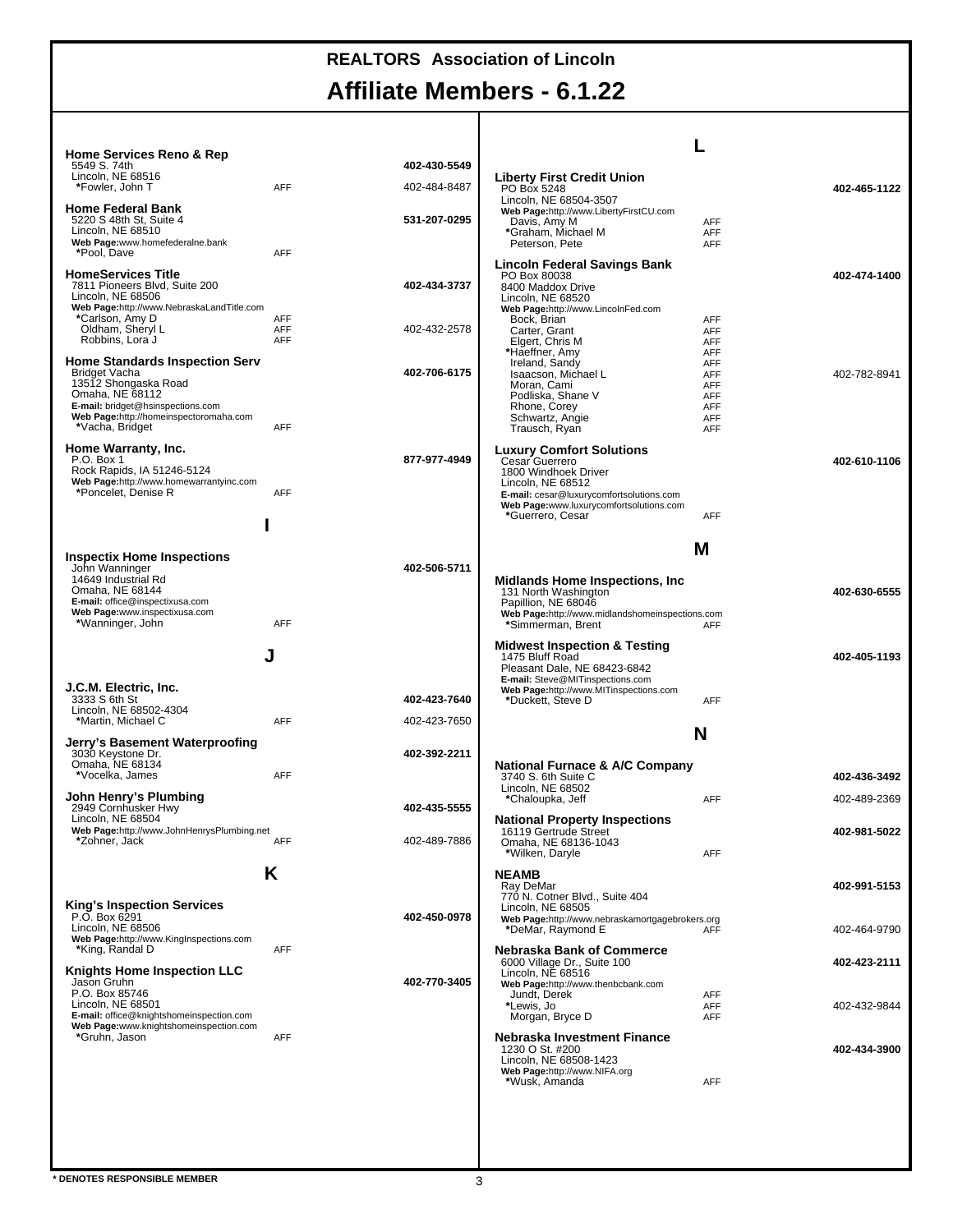### **Affiliate Members - 6.1.22** т

| Nebraska Title Company<br>5601 S. 59th, Suite C.<br>Lincoln, NE 68516<br>Web Page:http://www.NebTitleLincoln.com           |                                        | 402-476-8818 | Roberts Home Inspection<br>9110 S. 28th St.<br>Lincoln. NE 68516<br>*Roberts, Tim                                            | <b>AFF</b>                      | 402-366-8667                 |
|----------------------------------------------------------------------------------------------------------------------------|----------------------------------------|--------------|------------------------------------------------------------------------------------------------------------------------------|---------------------------------|------------------------------|
| Glabe, Dori E<br>*Hutchins, Alyssa<br>Jacobs, Amy<br>Sedlacek, Anna                                                        | <b>AFF</b><br>AFF<br>AFF<br><b>AFF</b> |              | Roof Maxx<br>Jeremy Schafer<br>2804 O'Hanlon Dr<br>Lincoln, NE 68516                                                         |                                 | 402-416-2429                 |
| <b>NeighborWorks</b><br>2530 Q Street<br>Lincoln, NE 68503<br>Web Page:http://www.neighborhoodsinc.org                     |                                        | 402-477-7181 | E-mail: jschafer@roofmaxx.com<br>Web Page:www.revolutionroof.com<br>*Schafer, Jeremy                                         | <b>AFF</b>                      |                              |
| *Porn, Bill                                                                                                                | <b>AFF</b>                             |              |                                                                                                                              | S                               |                              |
|                                                                                                                            | O                                      |              | <b>Scurto's Locksmith Service</b>                                                                                            |                                 |                              |
| Omega Insurance Group, LLC<br>501 $\bar{N}$ 46th Street<br>Lincoln, NE 68503                                               |                                        | 402-325-0777 | 14910 Castlewood St<br>Waverly, NE 68462<br>E-mail: jsj14910@windstream.net<br>*Scurto Jr., Jim J                            | AFF                             | 402-890-3139<br>402-786-0219 |
| E-mail: michael@omegainsgroup.com<br>Web Page:www.omegainsgroup.com<br>*Cooper, Michael                                    | <b>AFF</b>                             |              | <b>Security First Bank</b><br>5505 Red Rock Ln.<br>Lincoln. NE 68516                                                         |                                 | 402-323-8003                 |
|                                                                                                                            | P                                      |              | Web Page:http://www.security1stbank.com<br>Hinn, Celsey<br>Rezac, Elizabeth<br>*Workman, Lisa                                | AFF<br><b>AFF</b><br><b>AFF</b> |                              |
| <b>Peoples Mortgage Company</b><br>4400 Lucile DR, Ste 101<br>Lincoln, NE 68516<br>Web Page:http://www.peoplesmortgage.com |                                        | 402-403-3646 | Select Plumbing Inc.<br>425 SW 1st Street<br>Lincoln. NE 68508                                                               |                                 | 402-560-6197                 |
| *Suckstorf, Tara<br><b>Phillips Home Inspection</b>                                                                        | AFF                                    |              | *Caudy, Chris<br>Sentry Electric, Inc.                                                                                       | <b>AFF</b>                      |                              |
| 7249 Lilee Lane<br>Lincoln, NE 68516-8906<br>E-mail: phillipshomeinspection@hotmail.com                                    |                                        | 402-705-0355 | 3400 Gladstone St.<br>Lincoln, NE 68504-1549<br>Web Page:http://www.SentryElectric.com                                       |                                 | 402-467-5550                 |
| Web Page:http://www.phillipshomeinspection.com<br>*Phillips, Luke                                                          | <b>AFF</b>                             |              | *Steinmeyer, Roger<br><b>Simmons Plumbing</b>                                                                                | <b>AFF</b>                      | 402-488-6858                 |
| <b>Pinnacle Bank</b><br>5651 S 59th Street<br>Lincoln, NE 68516                                                            |                                        | 402-436-2450 | PO Box 6365<br>Lincoln, NE 68506<br>*Lacy, Keith                                                                             | <b>AFF</b>                      | 402-464-5888                 |
| Web Page:http://www.PinnBank.com<br>*Lyon, Marlin                                                                          | AFF                                    | 402-430-6028 | Spring & Son Plumbing<br>3607 Holmes Park Rd.                                                                                |                                 | 402-450-2025                 |
| <b>Prosperity Home Mortgage</b><br>8600 S 30th Street, Suite 116<br>Lincoln, NE 68516                                      |                                        | 402-858-5631 | Lincoln, NE 68506<br>*Spring, Matthew M                                                                                      | AFF                             |                              |
| *Ledbetter, Monica<br><b>Prosperity Home Mortgage</b><br>5322 O Street                                                     | <b>AFF</b>                             | 402-429-4271 | <b>SRE Home Inspections</b><br>3801 S 148th St, Ste 101<br>Omaha, NE 68144<br>Web Page:www.SREHomeInspections.com            |                                 | 402-970-1340                 |
| Lincoln, NE 68510<br>Christensen, Jill                                                                                     | AFF                                    |              | *Sutko, John                                                                                                                 | <b>AFF</b>                      |                              |
| *Ledbetter, Monica<br>Wadhams, Shaina                                                                                      | <b>AFF</b><br>AFF                      |              | <b>Stewart Title</b><br>Title Dept.<br>770 N Cotner Blvd. #407                                                               |                                 | 402-434-3260                 |
| <b>Prosperity Home Mortgage</b><br>3737 S 27th Street<br>Lincoln, NE 68502                                                 |                                        | 402-980-9041 | Lincoln, NE 68505-2320<br>Web Page:http://www.stewart.com/lincoln<br>Hull, Heidi                                             | AFF                             |                              |
| Harth, James E<br>*Ledbetter, Monica                                                                                       | <b>AFF</b><br><b>AFF</b>               |              | *Ptaschek, Treva<br>Sorensen, Carrie                                                                                         | <b>AFF</b><br>AFF               |                              |
| <b>Prosperity Home Mortgage</b><br>2900 S 70th St., Suite 300<br>Lincoln, NE 68506                                         |                                        | 402-323-6161 |                                                                                                                              | Τ                               |                              |
| *Ledbetter, Monica<br>Roberts, L. Shane                                                                                    | AFF<br><b>AFF</b>                      |              | The Hoppe Law Firm<br>5631 S. 48th St. Suite 220                                                                             |                                 | 402-328-8100                 |
|                                                                                                                            | R                                      |              | Lincoln, NE 68516-4107<br>Web Page:www.hoppeharner.com<br>Bird, Troy<br>*Hoppe, W. Fred                                      | <b>AFF</b><br><b>AFF</b>        | 402-476-7888                 |
| <b>Rainbow International</b><br>Restoration & Cleaning                                                                     |                                        | 402-489-5677 | <b>Titan Inspection Services</b>                                                                                             |                                 |                              |
| 9221 Keystone Drive<br>Lincoln, NE 68516-4122<br>*Watson, Don K                                                            | AFF                                    |              | 9027 Leighton Ave<br>Lincoln, NE 68507<br>E-mail: jeff@titaninspection.services<br>Web Page:https://titaninspection.services |                                 | 531-500-2866                 |
| <b>Rembolt Ludtke LLP</b><br>1128 Lincoln Mall, Suite 300                                                                  |                                        | 402-475-5100 | *Ferguson, A. Jeff                                                                                                           | <b>AFF</b>                      |                              |
| Lincoln, NE 68508<br>Web Page:www.remboltlawfirm.com<br>*Post, Ann K                                                       | AFF                                    |              | TP3 Services<br><b>TJ Petersen</b><br>1242 Clay Street<br>Ashland, NE 68003<br>E-mail: petersentj@hotmail.com                |                                 | 402-618-1116                 |
|                                                                                                                            |                                        |              | Web Page:tp3pest.com<br>*Petersen Jr, Anthony E                                                                              | <b>AFF</b>                      |                              |